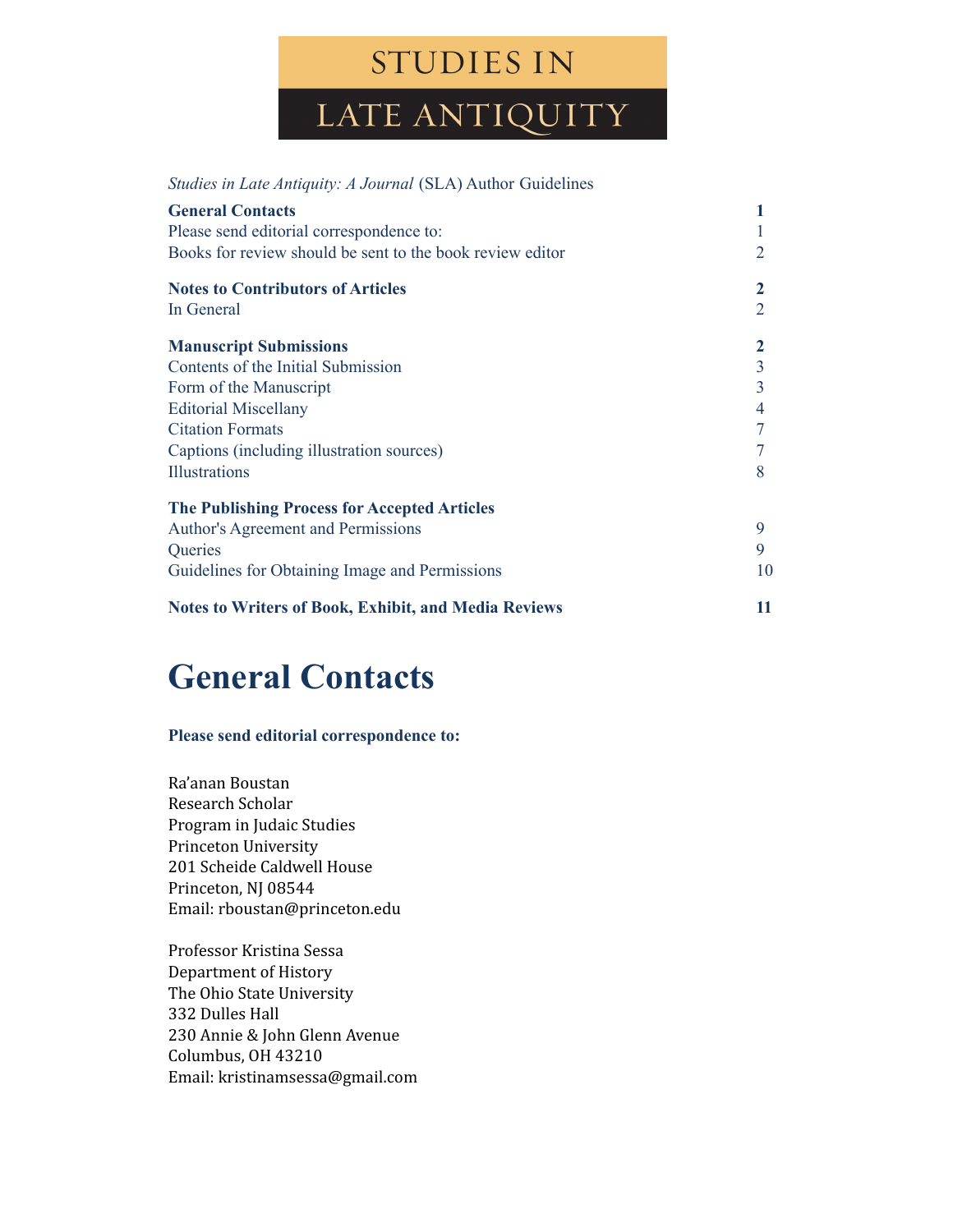#### **Books for review:**

Books for review should be sent to the appropriate book review editor. Please inquire with [studiesinlateantiquity@ucpress.edu](mailto:studiesinlateantiquity@ucpress.edu) before mailing. We'd be happy to help find the best home for these books and requests.

## **Notes to Contributors of Articles**

### **In General**

*SLA* is a double-blind, peer-reviewed, online international journal devoted to scholarship on a wide range of topics pertaining to the world of Late Antiquity (150 – 750 CE): Archaeology, Cultural Geography (including Cartography), Economics, Environmental History, Ethnography and Race, Gender & Sexuality, History (including Cultural History), History of the Arts (including Architecture, Art, and Music), Law, Literature and Rhetoric, Material Culture (including Codicology, Epigraphy, Numismatics, and Papyrology), Historical Demography, Philology, Philosophy, Reception, Religion, Science (including Medicine and Technology) and Theology. A defining focus of the journal is fostering multi- and interdisciplinary research that emphasizes the interconnectedness of the Mediterranean with other parts of the late ancient world: Africa, Anatolia, Arabia, the Baltic, the British Isles, Central and Western Asia, China, Europe, India, the Mediterranean, Persia, Scandinavia. Comparative and methodologically innovative papers are especially welcome.

Articles should not be previously published and should demonstrate a full command of the scholarly literature and available sources. They should proceed beyond the presentation of these materials to make original interpretations and draw new conclusions. Authors should pose arguments in a way accessible to *SLA*'s intended audience. Please use gender-inclusive language (i.e., humanity, not man, people, not men). **Translations of ancient (or modern) texts should not, however, be more or less gender-inclusive than the original language.**

## **Manuscript Submissions**

Manuscripts should be uploaded directly to *SLA*'s Scholastica site at [https://sla.scholasticahq.com.](https://sla.scholasticahq.com) Please note that if you have not previously submitted to *SLA* through the Scholastica system you will need to create an account in order to do so.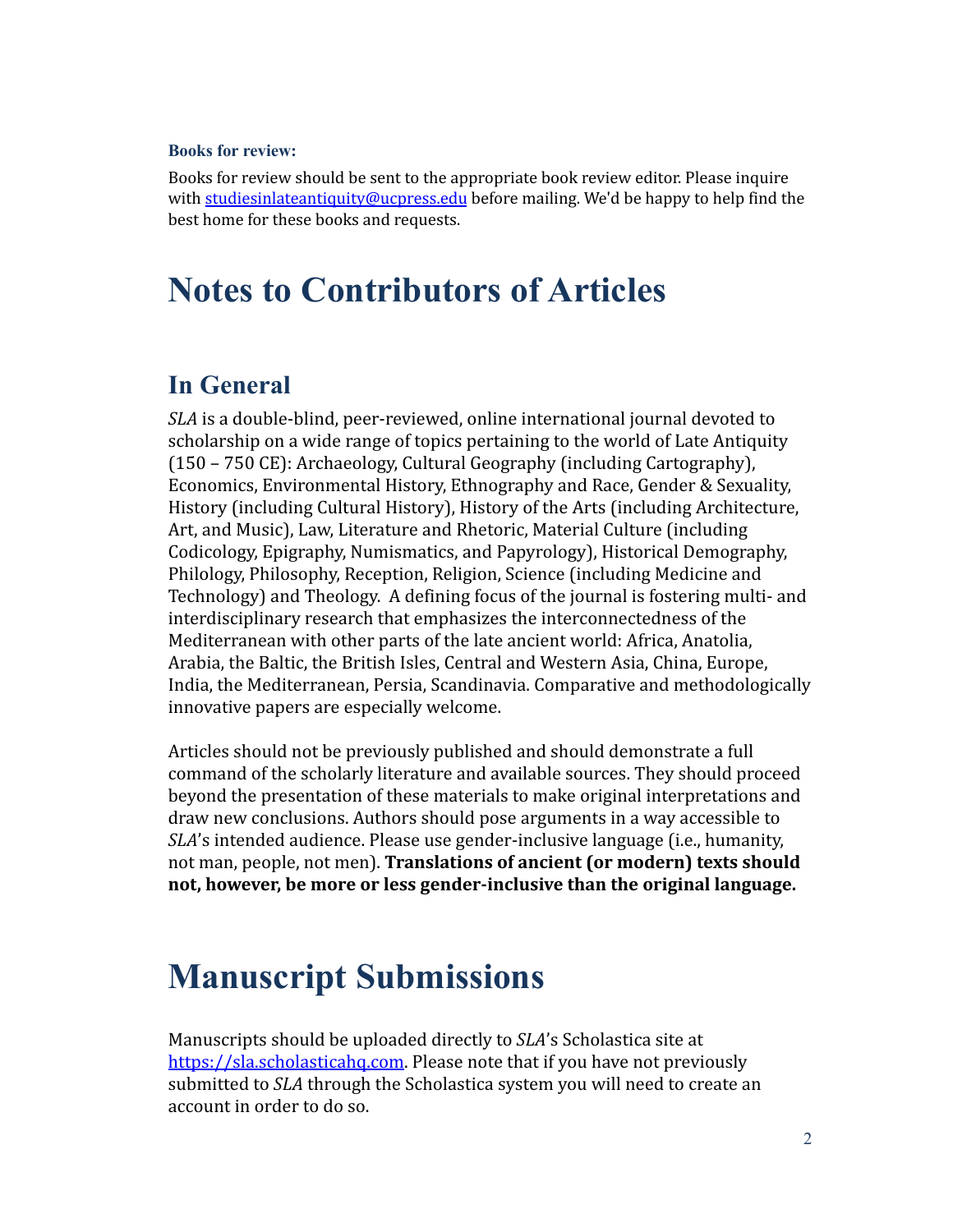*Please do not e-mail manuscripts directly to the editorial office unless requested to do so by a member of the editorial office.*

#### **Contents of the Initial Submission**

Initial submissions must include three separate files, presented in this order:

- 1. Abstract as a Word file
- 2. Text and accompanying endnotes as a Word file
- 3. Captions with illustration sources as a Word file

4. Low-resolution scans of the images, uploaded as individual files, as explained below. Do not place images together on a text document. If an article is accepted for publication, you will then be required to provide high-resolution TIFF files (see instructions below).

#### **Form of the Manuscript**

1. The author's name (or authors' names) should not appear in the manuscript or be used in the file name of any electronic submission. All files should instead be named with a key word from the title of the article. Cite works by yourself in the third person; do not include personal notes (acknowledgements, thanks, references to oral presentation, etc.). You may add these later, if the article is accepted. Please remove personal information from the file altogether before submitting it to *SLA* through Scholastica.

2. The abstract, text, endnotes, and captions/sources must be double-spaced and formatted for printing on standard-size paper  $(8\frac{1}{2} \times 11)$  inches or A4). Files should be set to print a maximum of twenty-five lines per page in twelve-point type (ten to twelve words per line). Pages must be left-justified and numbered consecutively throughout each file. Do not use automatic numbering for the caption list or numbered lists.

3. Footnotes are not acceptable. Notes must be supplied as double-spaced endnotes at the end of the article using the Endnote function in Word. As a rule, notes should not exceed two-thirds of the length of the text. Please note, we do not include a bibliography.

4. In no more than 250 words, the abstract should summarize the argument and define the methodological approach of the article. It should be written in the third person.

5*. SLA* aspires to have a broad, interdisciplinary readership extending beyond research in the Mediterranean world. For this reason, please do not use abbreviated journal titles or other arcana (e.g., papyrus collections, etc.).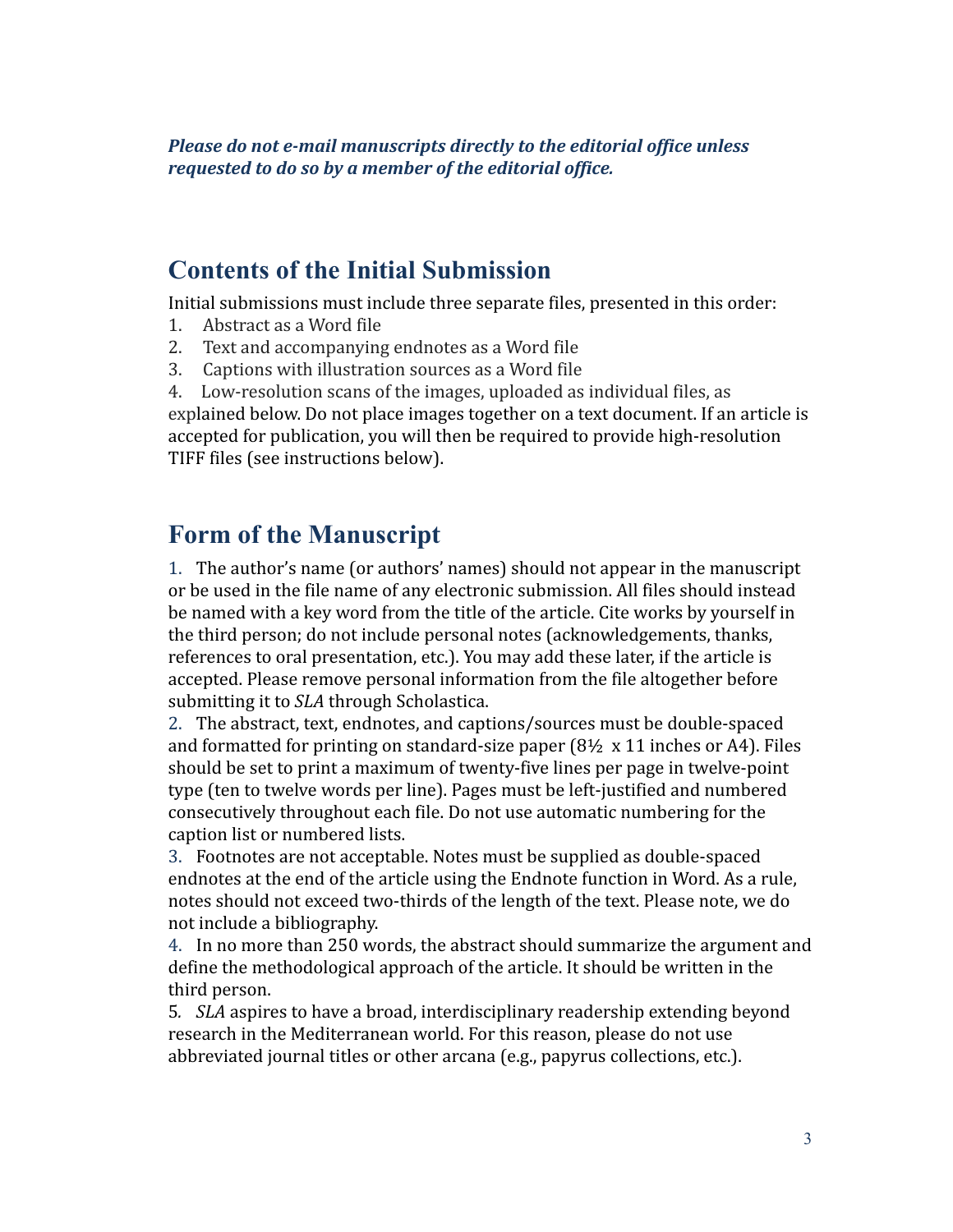### **Editorial Miscellany**

- 1. We follow the most recent edition of *The Chicago Manual of Style* ([chicagomanualofstyle.org](http://chicagomanualofstyle.org/))
- 2. Spelling
	- a. Use current American spelling and typographical practice. *SLA* uses the Merriam-Webster Collegiate Dictionary ([http://www.merriam-webstercollegiate.com\)](http://www.merriam-webstercollegiate.com)
- 3. Names and titles
	- a. after the first mention, the last name of a person, living or dead, will suffice unless clarity requires a title or additional name.
- 4. Numbers and dates
	- a. use figures rather than spelled-out numbers for cardinal numbers over ten and for all measurements.
	- b. Form the plural of decades without an apostrophe: "1950s" rather than "1950's."
	- c. Dates should be given in the following forms: "25 December 800," "25 December," "December 800," and "798–99."
	- d. Use BCE/CE to denote time periods (not B.C.E./C.E. nor B.C./A.D.)
	- e. For number ranges in citations in endnotes, use en dashes. i. Example: (28–29)
	- f. Prices in currencies other than USD are okay to use.
	- g. For books with both a print edition ISBN and an epub ISBN, please spell out hardcover and e-book.
- 5. Labeling figures:
	- a. Regular font (no bold)
	- b. Add period after "Figure"
	- c. Add Space between period and first letter of caption
		- Example: Figure 1. This is my photo caption.
	- For in-text references to figures, spell out and capitalize "Figure"
- 6. Dimensions:
	- a. Use Chicago style for dimensions of objects (height, width, depth not labeled but always in the same order).
		- Example: Figure 1. Base of a funerary bed, purportedly from Anyang, Henan Province, China, 550–77 CE. Marble with traces of pigment.  $60.3 \times 234.0 \times 23.5$  cm. Freer Gallery of Art, Washington, DC, F1915.110.
- 7. For foreign language titles:
	- a. Ancient languages
		- i. *SLA* will print citations in original languages. Be sure to check these citations very carefully both before submitting your final manuscript and when you receive your proofs.
		- ii. Transliteration of words should follow the standards set out in the Journal of Biblical Literature guidelines (117 [1998]: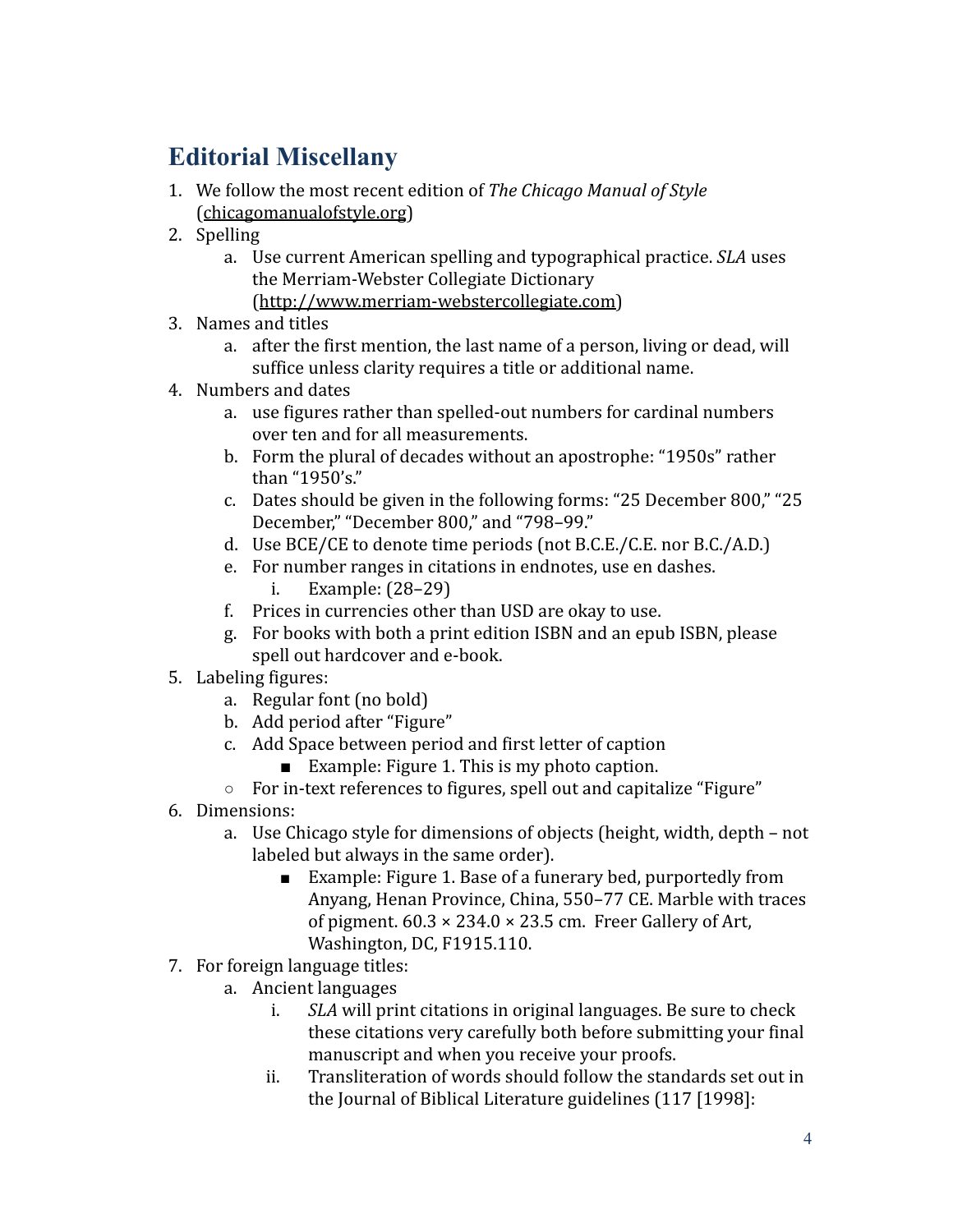558-59). We prefer that you not use circumflex (^) to indicate long vowels in Greek, but rather indicate a macron by coding before and after the letter as follows: •<mac>o</mac>.

- b. Quotations from foreign languages must be translated in the text, with the original in the endnote, if necessary. Isolated foreign words should be italicized, unless they have been adopted in English (cf. Merriam Webster's dictionary). For example, corpus and corpora, but *negotium*. Full foreign-language quotations should be in Roman type and put within quotation marks. Foreign personal titles, names of buildings, monuments. Or rooms (Ara Pacis), institutions (Museo dei Conservatori), and the like are not italicized.
- c. French publication capitalization styles vary: follow CMS's recommendation for sentence-style and allow CMS exceptions for French. For short titles, we will follow this alternative style mentioned in CMS: "for titles beginning with a definite article (Le, La, L', Les), the article and the first substantive (noun or noun form) and any intervening modifier are capitalized (e.g., La Grande Illusion)."
- d. For German, per CMS, "all nouns and words used as nouns are capitalized, whether in ordinary sentences or in titles of works." When complications arise, query author and/or editor(s).
- e. For Hebrew and Arabic, per CMS:
	- i. The Hebrew alphabet has no capital letters, and there is no universally used system for capitalizing romanized Hebrew. Writers may follow normal English usage—capitalizing proper names, book titles, and so forth (see [11.6](https://www.chicagomanualofstyle.org/book/ed17/part2/ch11/psec006.html), [11.18\)](https://www.chicagomanualofstyle.org/book/ed17/part2/ch11/psec018.html). Some writers eschew capitalization altogether. As always, the author must ensure internal consistency. For italics in romanized Hebrew, the normal English usage may also be followed (see [11.8\)](https://www.chicagomanualofstyle.org/book/ed17/part2/ch11/psec008.html).
- f. For Latin, per CMS
	- i. Titles of ancient and medieval Latin works should usually be capitalized in sentence style—that is, only the first word in the title and subtitle, proper nouns, and proper adjectives are capitalized (see [8.158](https://www.chicagomanualofstyle.org/book/ed17/part2/ch08/psec158.html)).
		- 1. De bello Gallico
		- 2. De viris illustribus
		- 3. Cur Deus homo?
- g. Renaissance and modern works or works in English with Latin t[i](https://www.chicagomanualofstyle.org/book/ed17/part2/ch08/psec159.html)tles, on the other hand, can usually be capitalized headline-style (see [8.159](https://www.chicagomanualofstyle.org/book/ed17/part2/ch08/psec159.html)). (If there is any doubt about the era to which the title belongs, opt for sentence style.)
	- i. Novum Organum
	- ii. Religio Medici
- h. For all other modern languages, please consult the most recent edition of *The Chicago Manual of Style*. Please make sure to include all diacritical marks.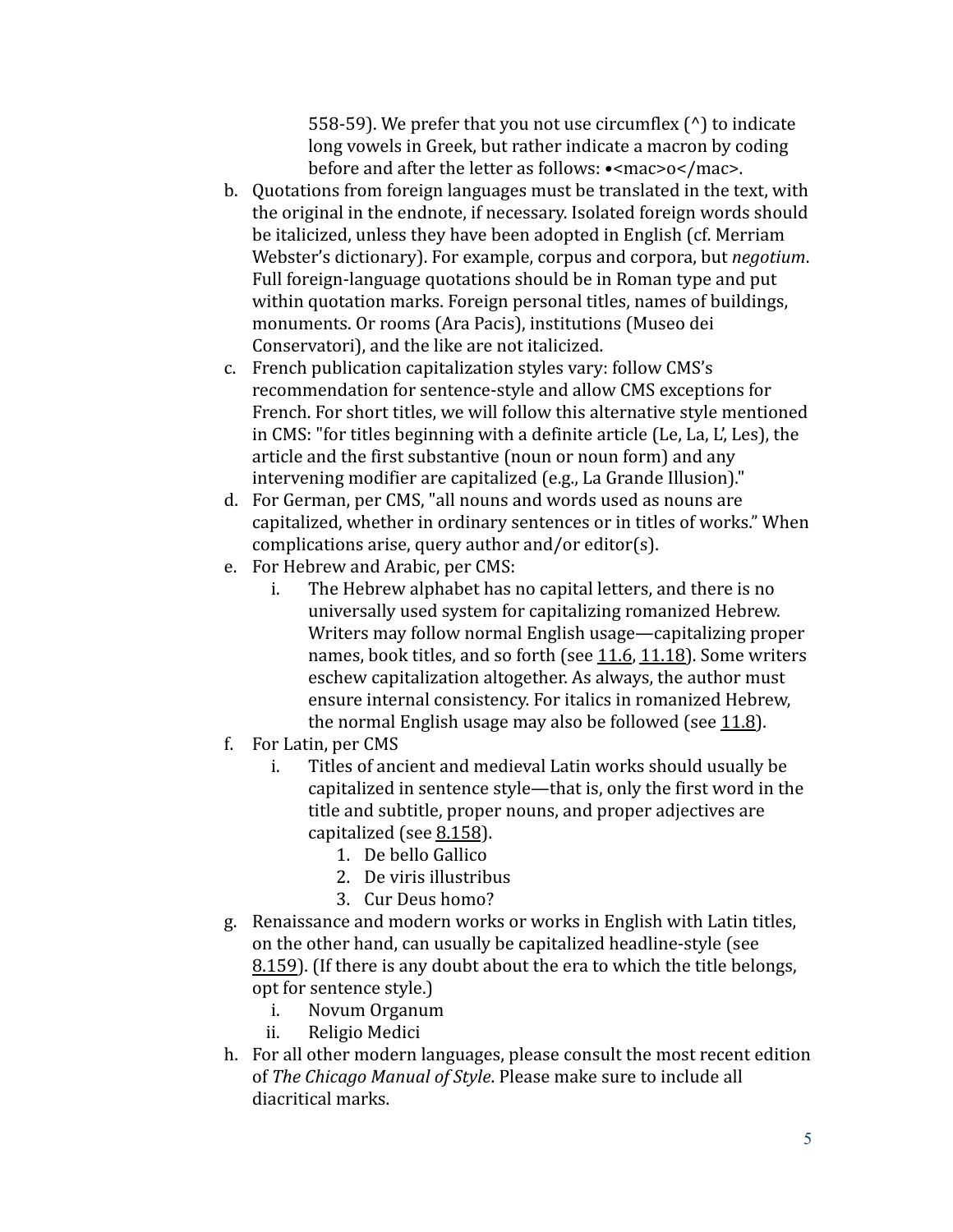- 8. Place names
	- a. Authors should take care to use the most appropriate late ancient names for cities, regions, provinces, states and other toponyms. Modern names should conform to internationally recognized usage.
- 9. Please resolve all other editorial issues by consulting the errata below, the most recent edition of *The Chicago Manual of Style,* or the editor
- In the case of citing a book with multiple editors (eds. Vs. ed.)
	- Example of when an edited book is being cited
		- Elizabeth Digeser and Kristina Sessa, eds.
		- Example of when a chapter in an edited book is being cited
			- Author, "Chapter,: in *Book Title*, ed. Elizabeth Digeser and Kristina Sessa...
- No academic titles in copy, only affiliation of authors
- Italicize exhibit names per CMS.
- For citations of publications online, we will leave URLs visible for *SLA*.
- We will not include access dates in reference to online publications.
- Please always capitalize Late Antiquity and lowercase (no hyphen) late ancient/late antique
- We should use parentheses around phrases for ancient language phrases embedded in translations as a standard practice. We should avoid square brackets for this purpose, as square brackets indicate ellipses.
- For names add possessive s (*Eusebius's)*
- Preference is always given for original language title, but exceptions can and will be made according to popular use
	- Titles to appear in English
		- *Historia ecclesiastica* and Ecclesiastical History/History of the Church/History)

Reference for common citation style:

Incorrect: Sonya S. Lee, "Central Asia Coming to the Museum: The Display of Kucha

Mural Fragments in Interwar Germany and the United States," Journal of the History of Collections 28, no. 3 (November, 2016), 417–436.

Correct: Sonya S. Lee, "Central Asia Coming to the Museum: The Display of Kucha Mural Fragments in Interwar Germany and the United States," *Journal of the History of Collections* 28 (2016): 417–436.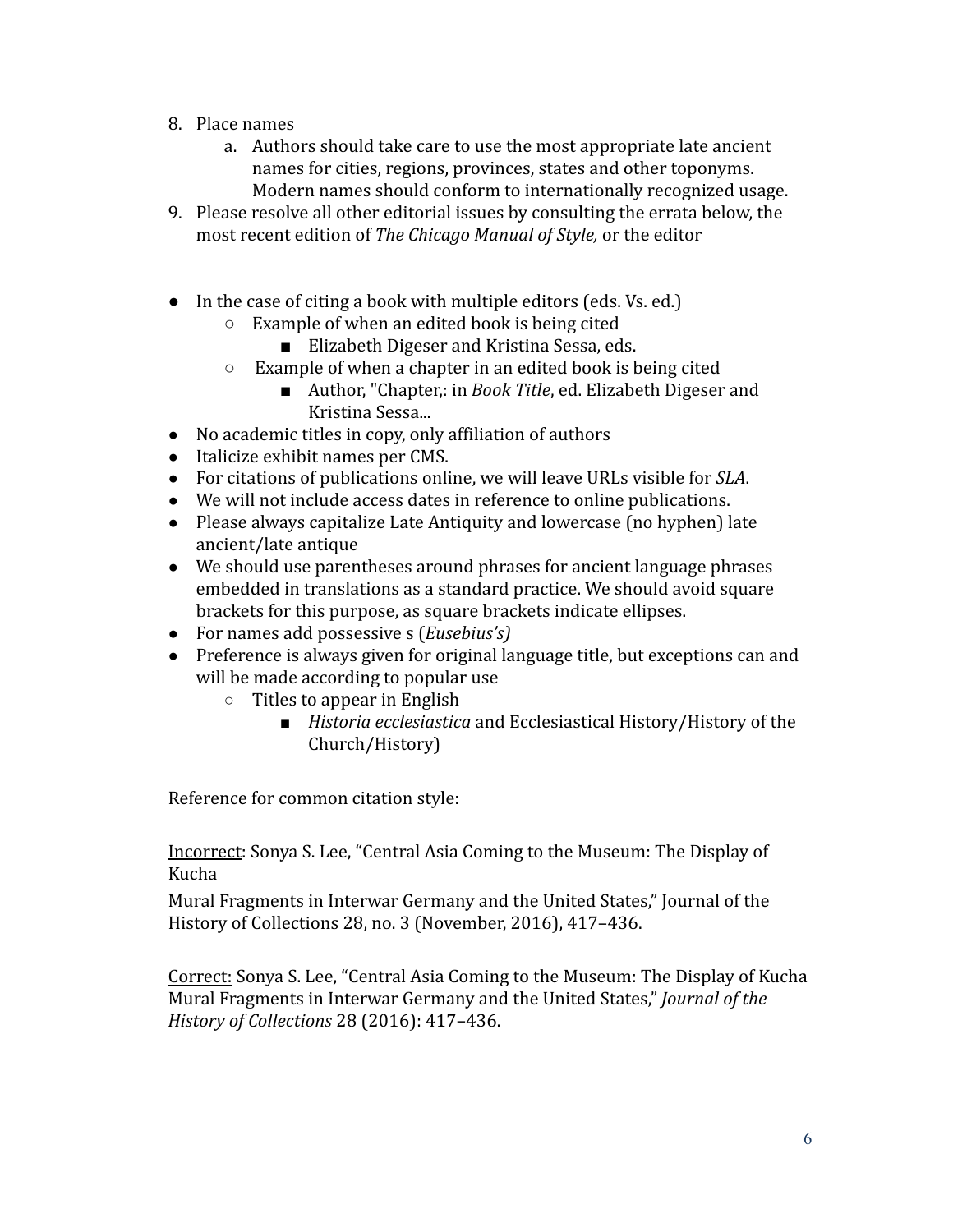### **Citation Formats**

The aim of citation is clarity and scholarly verification: in the end, it is the author's responsibility to make sure that such references are accurate and will serve to instruct and aid the readers of *SLA*. When in doubt, more information is better.

Please avoid any idem/eadem and ibid. citations, and instead use the standard shortened citation (including page number) of a work.

#### **Modern Texts:**

Endnotes should be formatted according to the most recent edition of *The Chicago Manual of Style*. For formatting types of sources not listed below please consult the most recent edition of *The Chicago Manual of Style*. Abbreviate the title of this journal as *SLA*. Any other such abbreviations in the notes should be spelled out on first mention.

- 1. **Critical editions**. To ensure scholarly accuracy, authors publishing with *SLA* should cite critical editions of ancient texts when possible. Please spell out the full title in the first citation and subsequent reference to the short title.
- 2. **Translations** should generally be by the author of the article. If someone else's English translation is cited in the article, that translation must be referenced in full (as a modern work: see above on citations of secondary literature). In subsequent citation, the author and title of the translation, with appropriate page number, may be placed in parenthetical notation with the critical edition (see above on subsequent citations of secondary literature).

### **Captions (including illustration sources)**

Illustrations should be numbered consecutively in the order in which they are mentioned in the text.

The order of information is: figure number, designer (if known), name of the building or object, location, date, brief description (if necessary), and source (using the wording prescribed by the copyright holder, if necessary). Subsequent references may be shorter than the first one.

Example:

Figure 1. Mosaic above the Imperial Door in the narthex of Hagia Sophia, Istanbul. Photo by H. A. Drake.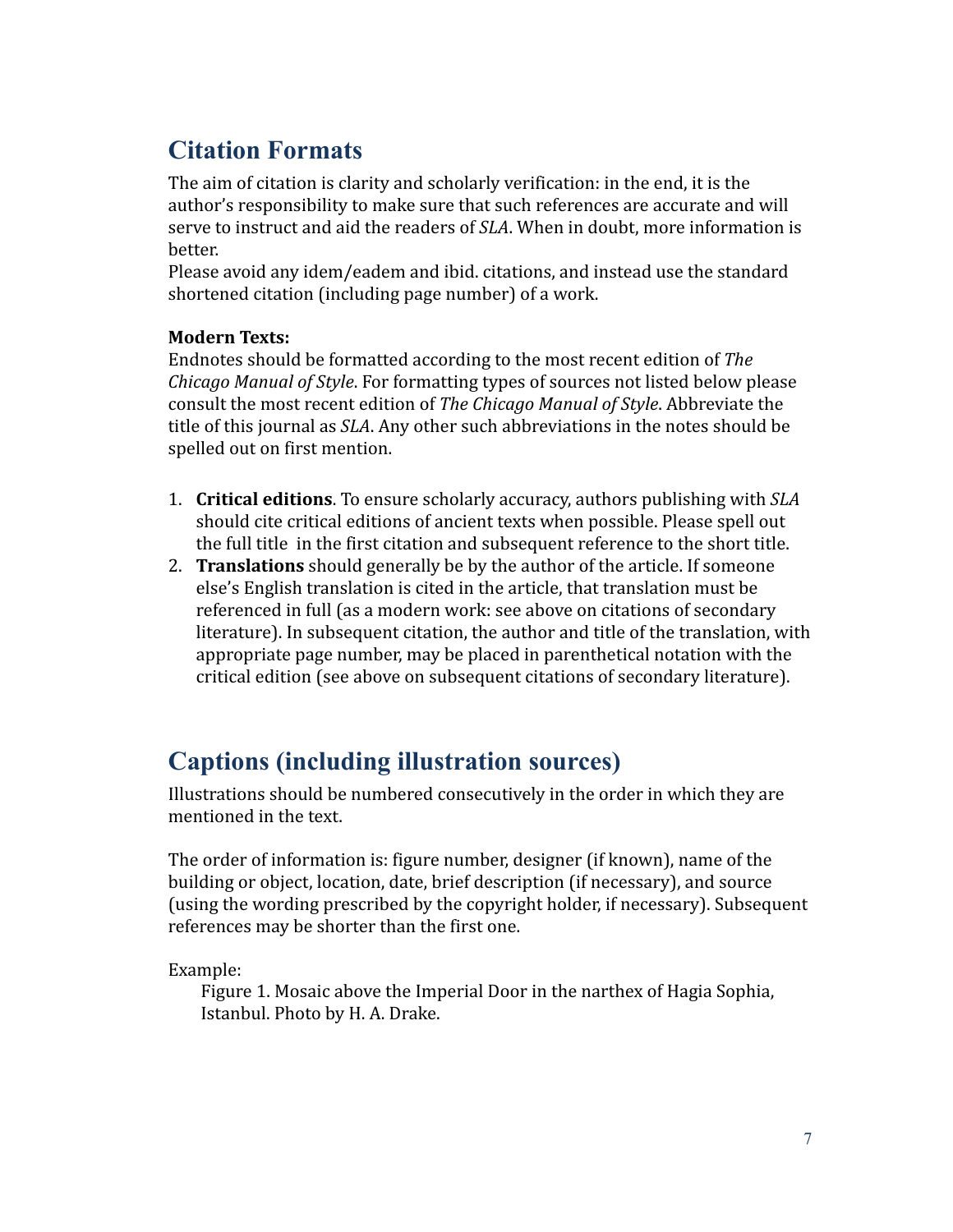### **Illustrations**

If a manuscript is accepted for publication, the author must provide high-quality illustrations. They must follow the specifications below.

#### **Digital images (preferred format)**

- 300 dpi minimum at 5 inches wide or 3.6 megapixels. Images need not exceed 1200 dpi.
- To support zoomability, resolution must be high enough to allow identification of relevant details, usually 600 dpi or higher.
- Saved as RGB for color, or grayscale for monochrome. Color is preferred.
- Saved in TIFF format.
- Line art must be scanned at 1200 dpi in bi-tonal mode (1-bit). For more information, see Penn State Press's website, mentioned below.
- File name should include the primary author's name and figure number

Scanning images from books or other publications results in lower quality images. Please avoid using scans, but if their use is absolutely necessary, the author is responsible for correcting pattern (descreening) in PhotoShop and alerting *SLA* to the problem.

For additional information regarding the preparation of digital images, including line art, please see the Penn State website:

[https://www.psupress.org/books/author\\_resources/author\\_digsub.html](https://www.psupress.org/books/author_resources/author_digsub.html). particularly the section on halftones. This site details the descreening process and other ways to avoid problematic issues that often arise with scanned images.

#### **Video**

- Resolution: Recommended:  $1280 \times 720$  (16  $\times$  9 HD) and 640  $\times$  480 (4:3 SD). There is no required minimum resolution; in general the higher resolution the better. For older content, lower resolution may be unavoidable.
- Bit rate: Because bit rate is highly dependent on codec, there is no recommended or minimum value. Videos should be optimized for resolution, aspect ratio, and frame rate rather than bit rate.
- Frame rate: The frame rate of the original video should be maintained without resampling. Pull down and other frame rate resampling techniques are strongly discouraged.
- Codec: H.264, MPEG-2 or MPEG-4 preferred
- File types: .3gp, .avi, .mov, .mp4, .mpg, .flv, .swf, .mkv
- File size: Up to 1 GB
- Duration: Up to 10 minutes
- File name should include a key work from the title and figure number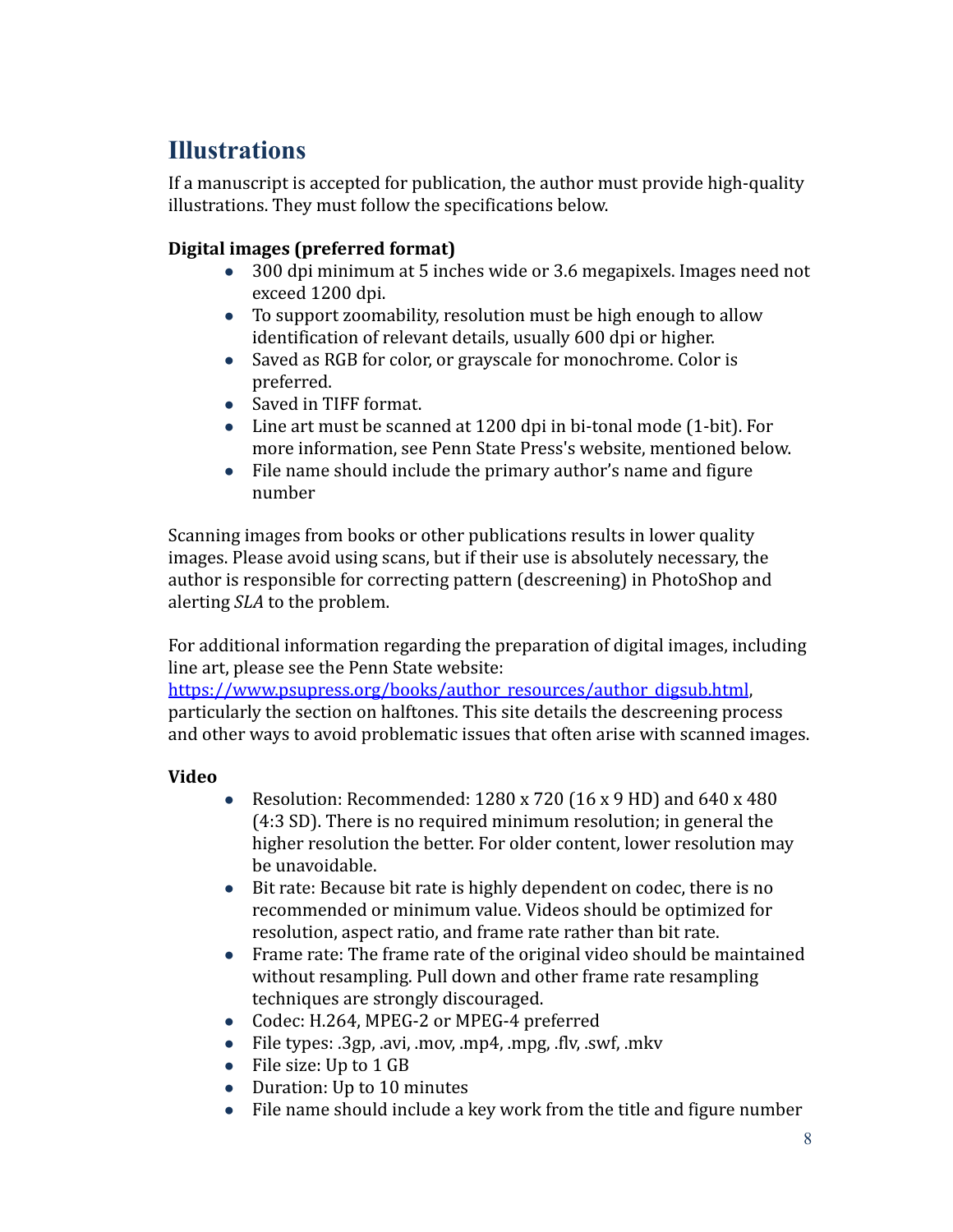*When in doubt, convert files to MPEG4 video with MP3 audio, or follow YouTube guidelines.*

#### **Audio**

- Codecs: MP3 or AAC preferred
- File Size: Up to 100 MB
- Duration: Up to 10 minutes
- Sampling rate: 44.1 kHz. For older content, lower frequencies may be unavoidable.
- Bit Rate: 128 kbps preferred. For older content, lower rates may be unavoidable.
- Channels: 2 (stereo) preferred.
- File name should include a key word from the title and figure number

# **The Publishing Process for Accepted Articles**

When an article is accepted for publication, the editor will provide detailed instructions about the requirements for final submission. The final submission must include illustrations that meet the standards outlined above.

Upon acceptance, the manuscript will be copyedited to conform to the *SLA* house style. The copy editor will send copyedited essays, articles, and reviews to their respective authors for review and approval.

### **Author's Agreement and Permissions**

When a manuscript is accepted for publication, the author will be sent an author agreement that must be signed and returned to the editor. Authors must also obtain permission to reproduce illustrations when necessary and pay copyright fees and other costs. Copies of the written permissions should be attached to a copy of the captions/sources lists and accompany the signed author's agreement. Please consult the [UC Press Journals Authors Permissions](https://sites.google.com/ucpress.edu/authors-permissions-resources/home) Resources online.

### **Queries**

If you have questions about the format of a submission or you wish guidance as to whether a subject is appropriate for *SLA*, please write directly to the editor at [rboustan@princeton.edu](mailto:rboustan@princeton.edu) or [kristinamsessa@gmail.com.](mailto:kristinamsessa@gmail.com)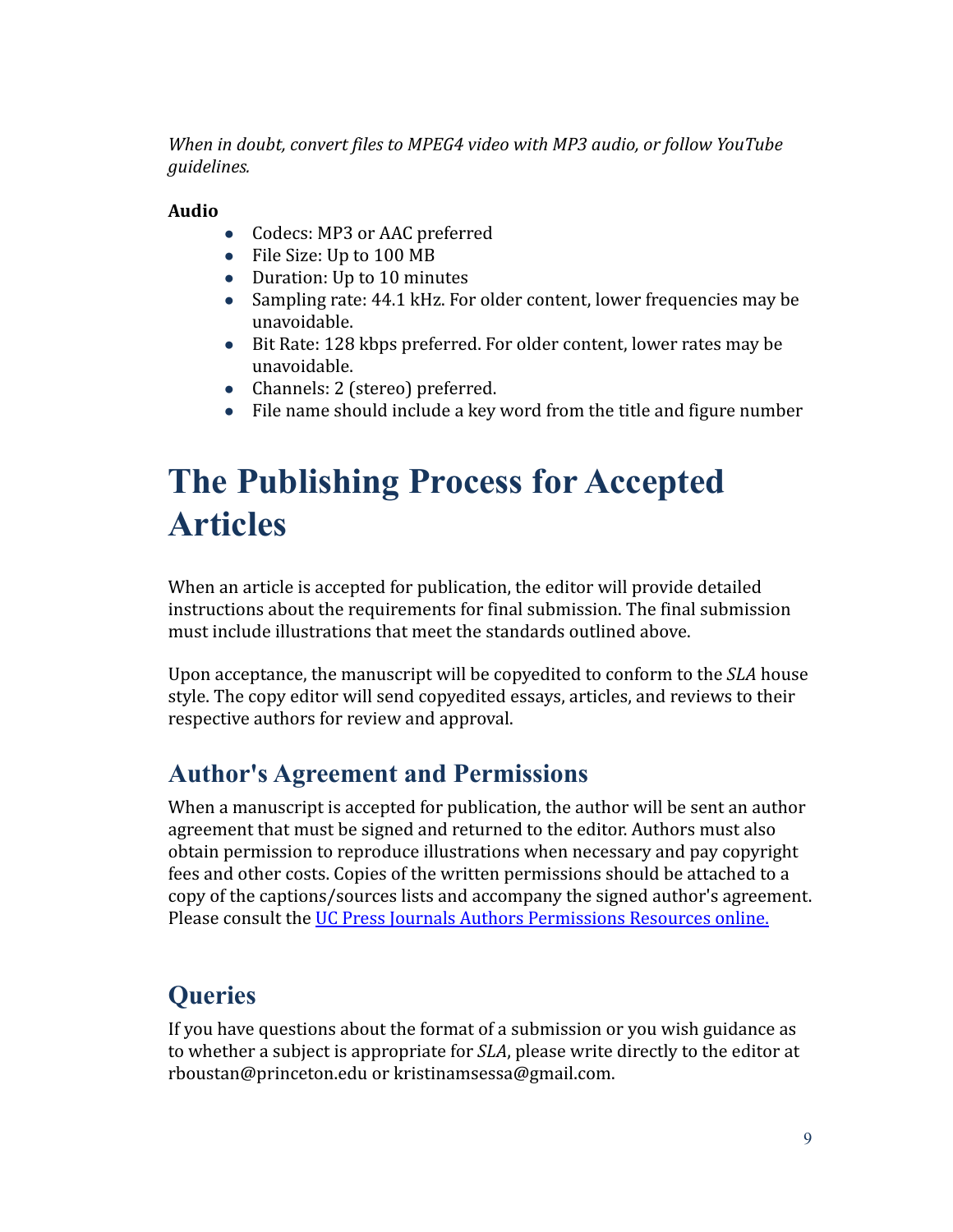### **Guidelines for Obtaining Image and Permissions**

*SLA* requires that authors clear rights to images for reproduction in *Studies in Late Antiquity: A Journal*. You may need to obtain both a loan permission from an image lender (e.g., a museum or a photo bank such as Art Resource) and a copyright permission from the rights holder for the work (e.g., an artist or agent).

Artworks whose creator died more than 70 years ago are no longer in copyright. For such works, the only copyright may be that of a photography who created the photo of the artwork. Or there may be no photographer's copyright—if, for example, you take the photo yourself. If there is no copyright, then you only need to rent or purchase or take a photo, and the paperwork need only cover that transaction.

If the artist or architect died less than 70 years ago, or if the work was created by a corporate entity (e.g., an archeological services company) fewer than 125 years ago, copyright is still in effect. (Copyright has this length of term in most countries worldwide). In such cases, you need to obtain permission from the rights holder as well as rental of a photo.

#### **Tips for Obtaining Image Permissions**

- Begin to request pictures and permissions as early as possible. Some sources are slow to respond to requests.
- Do the necessary research. Find out who handles permissions for a given artwork or museum. If you need help understanding this process, contact the editor.
- Scope of rights: request world English-language rights.
- Request online/digital permission as well. Some lenders are uncomfortable granting permission for online use. You can explain to them that *SLA* is archived permanently on the University of California Web site.
- As a scholar publishing in a nonprofit academic journal, you can and should negotiate fees. Many rights holders ask high fees, but most will lower them for a scholarly purpose.
- When submitting your final manuscript and images, enclose photocopies of all the signed permissions and any other documents you receive from rights holders and image lenders. Please write your name and the corresponding figure number at the top of each permission document (fig. 1, fig. 2, etc.) Since you are legally responsible for clearing rights, you should keep the originals permanently. If the deadline for the pictures has arrived and you have the pictures but not all the paperwork, please send the picture with your manuscript, those documents you have, and a letter explaining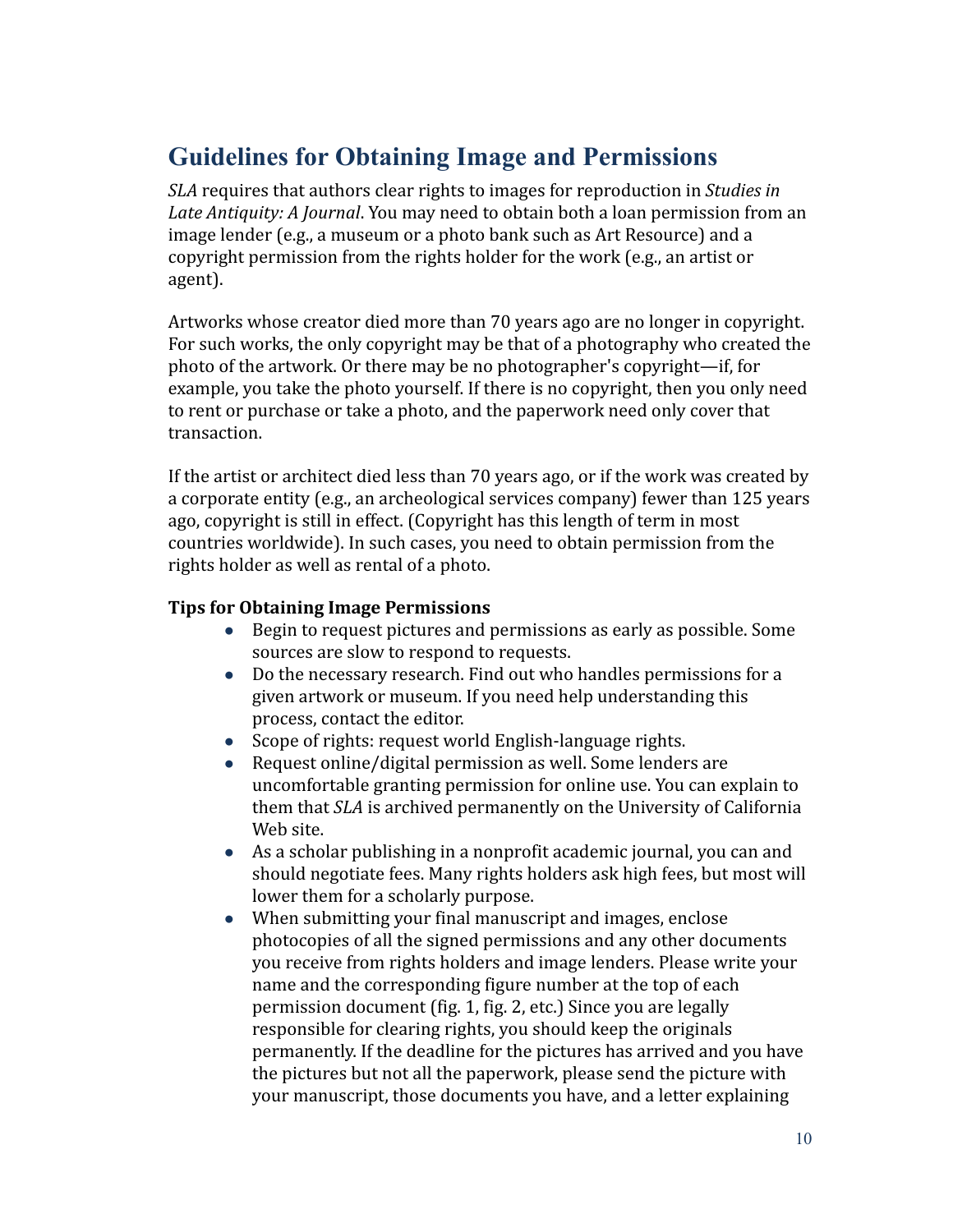the status of the outstanding permissions. Forward copies of the remaining documents as soon as they arrive.

- **Art photographed from a book.** Most books print "picture credits" in the front or back, indicating the source of each image. Be sure to consult the credits section of a book before you scan an image from it. If there is no credits page, and the work or photo of the work is not out of copyright, then you may need to write to the permissions department of the publisher to request contact information for the rights holder.
- The publisher of a book is usually not the copyright holder for an artwork reproduced in the book. The museum that owns an artwork is usually not the copyright holder for that artwork, though it may assert copyright over a photo of that artwork. Thus, loan forms for the rental of a photo, scan, or transparency are not necessarily the same as copyright permissions.
- **Lengthy text excerpt** may also be in copyright. Fair-use laws permit you to quote within reason (and at length in a review of the book), but in general if you quote at length from a copyrighted text (including a modern copyrighted translation of an old text), you should request permission from the copyright holder (usually the author or publisher)

*This document adapted with gratitude from the guidelines prepared by the College Art Association. 9/1/08*

# **Notes to Writers of Book, Exhibition, and Media Reviews**

Reviews are solicited directly by the review editors. Reviewers are free to express their own opinions, but the editors retain normal editorial responsibilities, including the right of rejection.

The length of reviews should not exceed 1,500 words unless otherwise specified by the review editor.

Reviews should include a description for the book's or exhibit's contents as well as the reviewer's critical assessment. Book reviews must be headed with this information: author of the book, title, place of publication, publisher, date, number of pages, number of color and black-and-white illustrations, price, and ISBN. Exhibit reviews must be headed with the following information: exhibition